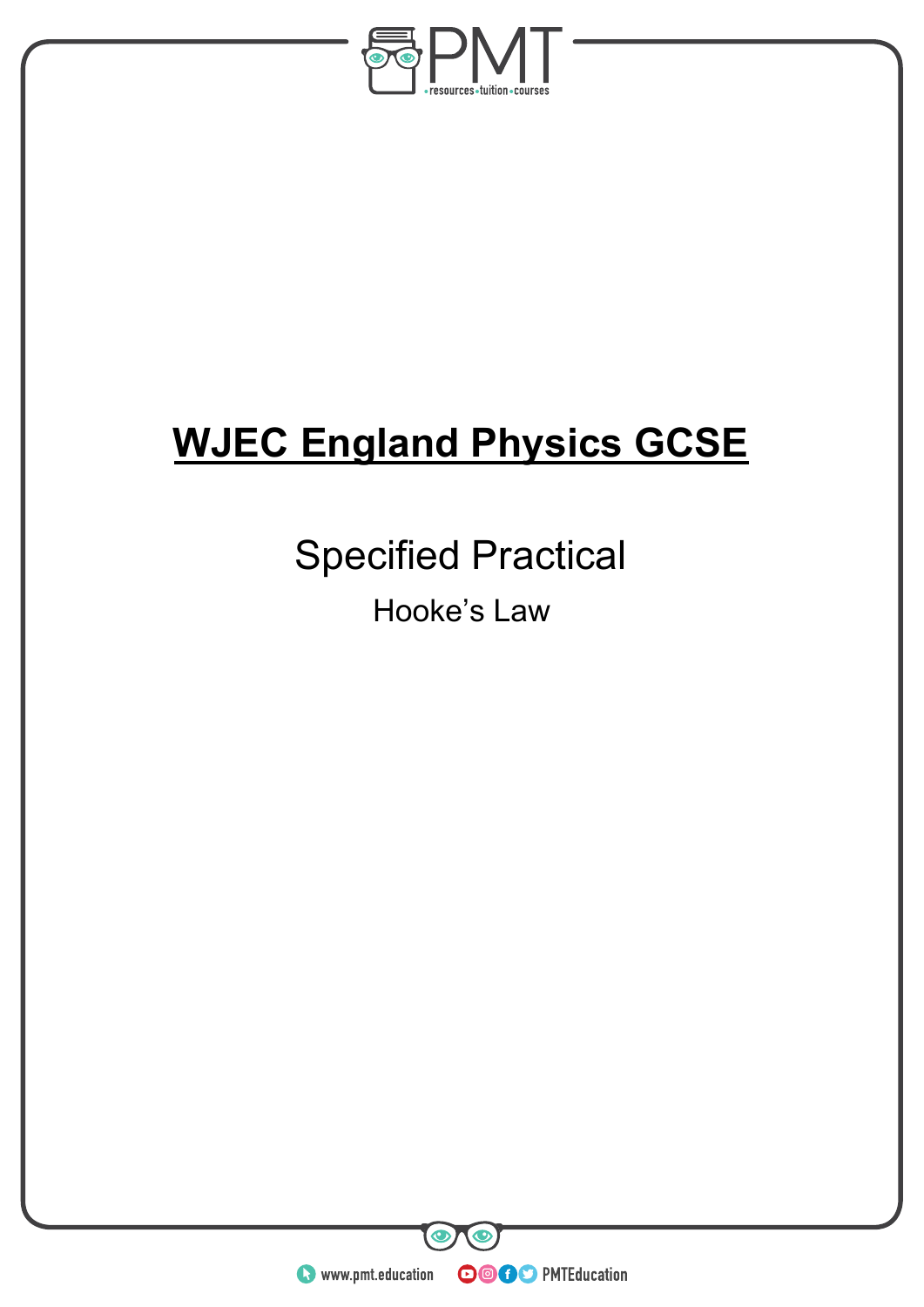

### **SP3.1 Investigation of the force-extension graph for a spring**

#### **Equipment**

- Clamp and boss
- Clamp stand
- 7x 100g masses
- **Spring**
- **Ruler**

#### **Diagram**



#### **Method**

- 1. Using the ruler, measure the initial length of the first spring when no force is applied
- 2. Set up the spring so it is hanging securely from the clamp stand
	- You can also secure the ruler to the clamp stand to ensure it does not move at all during the experiment

**OOOO** PMTEducation

- 3. Add one of the masses to the end of the spring and record the extension of the spring
	- The extension is the difference between the new length and the initial length
- 4. Continue adding masses and recording the extension each time until you reach 700g
- 5. Repeat and calculate mean values